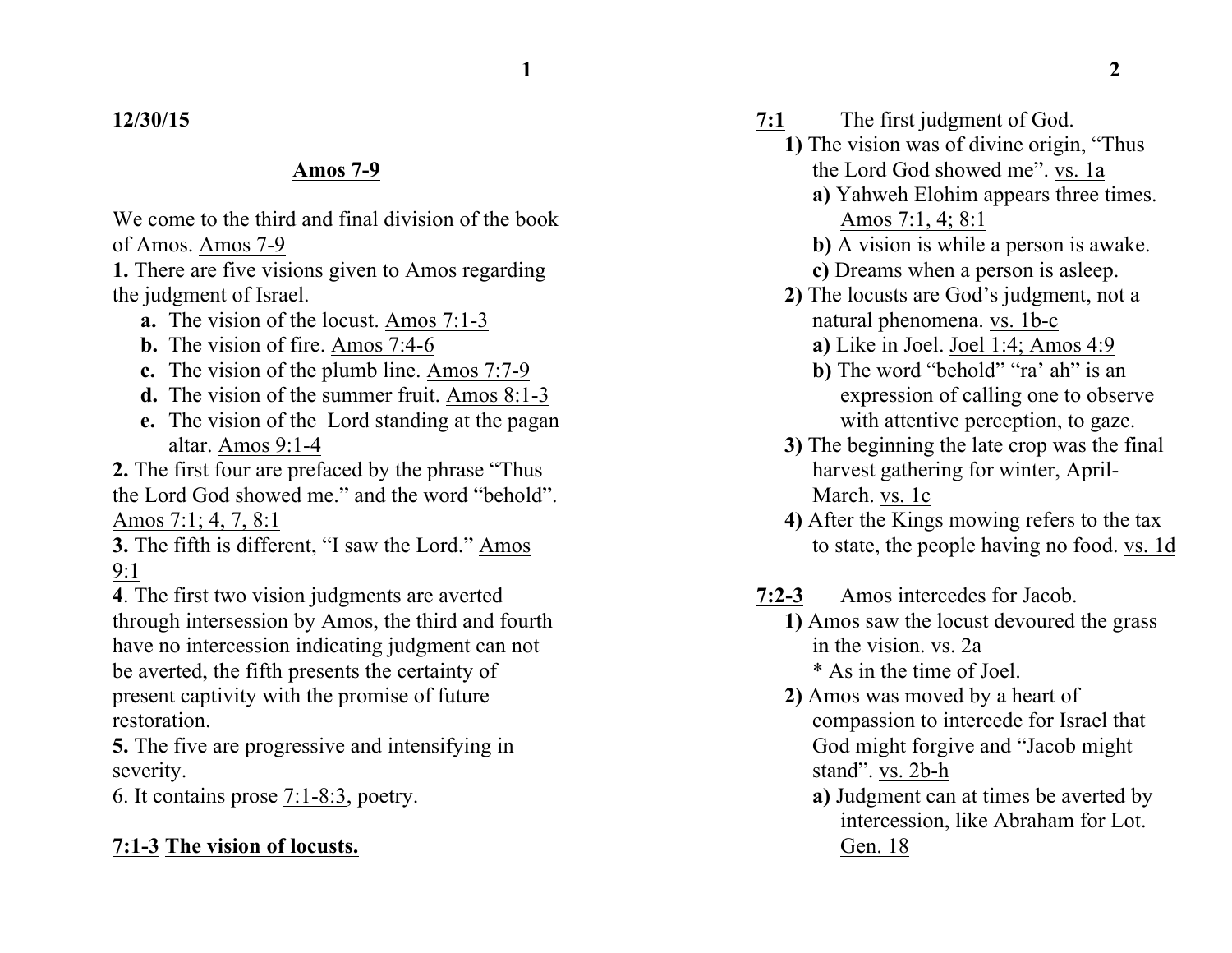- **\*** The effectual prayer of a righteous man avails much. Ja. 5:16
- **b)** The phrase "he is small", means the insignificance of Jacob in comparison to God. vs. 2i
- **3)** God responded and withheld His hand of judgment. vs. 3
	- **a)** The expression that God relented "nocham" does not mean to change his mind in the same as when man repents and changes his mind. Num. 23:19; 1Sam. 15:29
	- **b)** The word means that God was pained, have pity or compassion by His sovereign long-suffering patience, not willing any perish. 2Pet. 3:9

### **7:4-6 The vision of fire.**

- **7:4** The second judgment of God.
	- **1)** The same phrase is used to indicate the divine source of the vision. vs. 4a
	- **2)** The vision is "a conflict by fire". vs. 4b-c
		- **a)** Again "behold" to see attentive and perceptively.
		- **b)** The fire is literal for all the five judgments are literal.
		- **c)** Fire is used figuratively for God and His judgment, "He is a consuming fire", but it still indicates a literal judgment. Heb. 12:29
- **3)** The fire consumed "the great deep" and "devoured the territory". vs. 4d
	- **a)** The great deep "tehowm" refer to the subterranean water the pagans believed their gods controlled, therefore proving them as no gods, inept to quench the fire.
	- **b)** The territory being devoured "akel", literally eaten up.
- **7:5-6** The intercession of Amos.
	- **1)** Once again Amos intercedes to overt judgment and God's mercy. vs. 5a-d
	- **2)** The purpose is that "Jacob might stand". vs. 5e-f
	- **3)** The repetition, "For he is small", again emphasizes the insignificance of Israel before the Omnipotent God. vs. 5g
	- **4)** The expression that God relented "nocham" does not mean to change his mind in the same as when man repents. Num. 23:19; 1Sam. 15:29
	- **5)** The word means God was pained and grieved, having pity or compassion by His sovereign long-suffering patience.

# **7:7-9 The vision of the plumb line.**

- **7:7** The third judgment of God.
	- **1)** The prophetic formula is different, but still identifies the vision from God. vs. 7a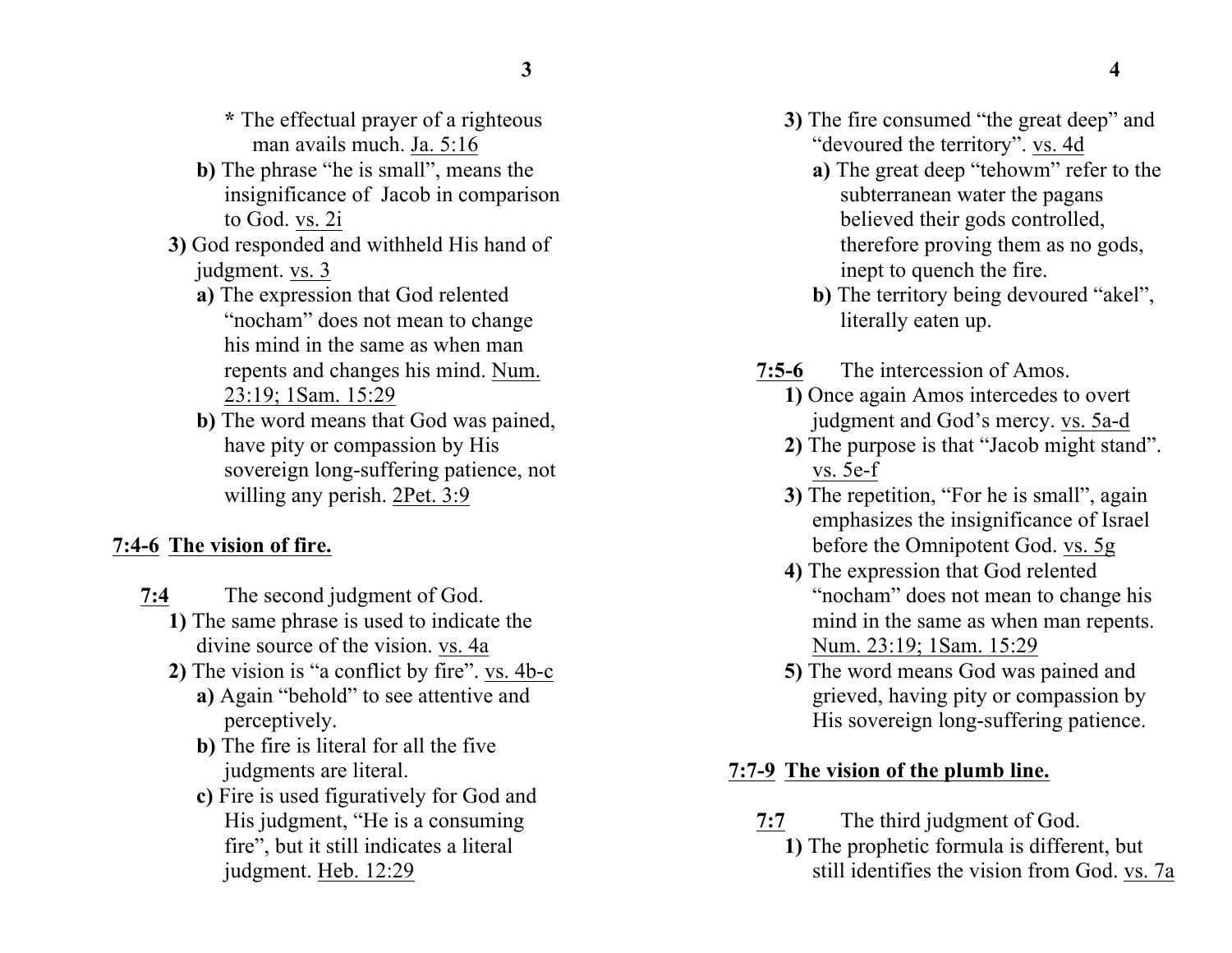- **2)** The call for attentive perception again is commanded, "behold". vs. 7b
- **3)** The vision reveled the Lord "adonia", not Yahweh Elohim, standing by a wall constructed with a plumb line. vs. 7c-d \* The plumb line is to show the walls untrueness and deviation. Jer. 31:38- 39; Is. 28:17; Zech. 2:1-2
- **7:8** The judgment would not be averted. **1)** Yahweh asked Amos what he saw and responded, "a plumb line". vs. 8a-d
	- **2)** Yahweh made clear that His plumb line revealed the crookedness of "My people", not measuring up to His word, so He would bring judgment on them, "I will not pass by them anymore". vs. 8e-h \* Judgment could and would not be
		- averted any longer, the absence of intercession confirms this.
- **7:9** The particular places to fall under the judgment of God.
	- **1)** The high places of Isaac, refer to pagan shrines of idolatry by syncretism. vs. 9a
		- \* Desolate "shamem", means empty and abandoned. 1Kings 3:2; 2Kings 23:8; Is. 16:12; Hos. 10:8
	- **2)** The sanctuaries "miqdash" are the idol temples in Dan, Bethel and Gilgal, places

of spiritual and sexual fornication sanctioned in fertility cults. vs. 9b **\*** Waste "charab", means to be in ruins.

1Kings 12:29; Amos 4:4

- **3)** The One rising with the sword against the hose of Jeroboam was Yahweh for their evil in the sight of the Lord. vs. 9c
	- **a)** The personal "I will rise up with a sword". 2Kings 15:10
	- **b)** God was going to use Assyria, the rod of his anger. 2Kings 14:24; Is. 5:20
- **7:10-17** The complaint of Amaziah's against Amos.
	- **7:10-11** The false accusations of Amaziah against Amos.
		- **1)** Amaziah sent written accusations against Amos to Jereboam II. vs. 10a
			- **a)** Amaziah was the High priest at Bethel, one of he pagan worship centers, whose name means "Yahweh is might".
			- **b)** He probably sent the letter to Samaria, the capital of the Kingdom.
		- **2)** Amaziah wrote two accusations. vs. 10bd
			- **a)** That Amos had conspired against Jeroboam II, in the midst of the house of Israel. vs. 10b-c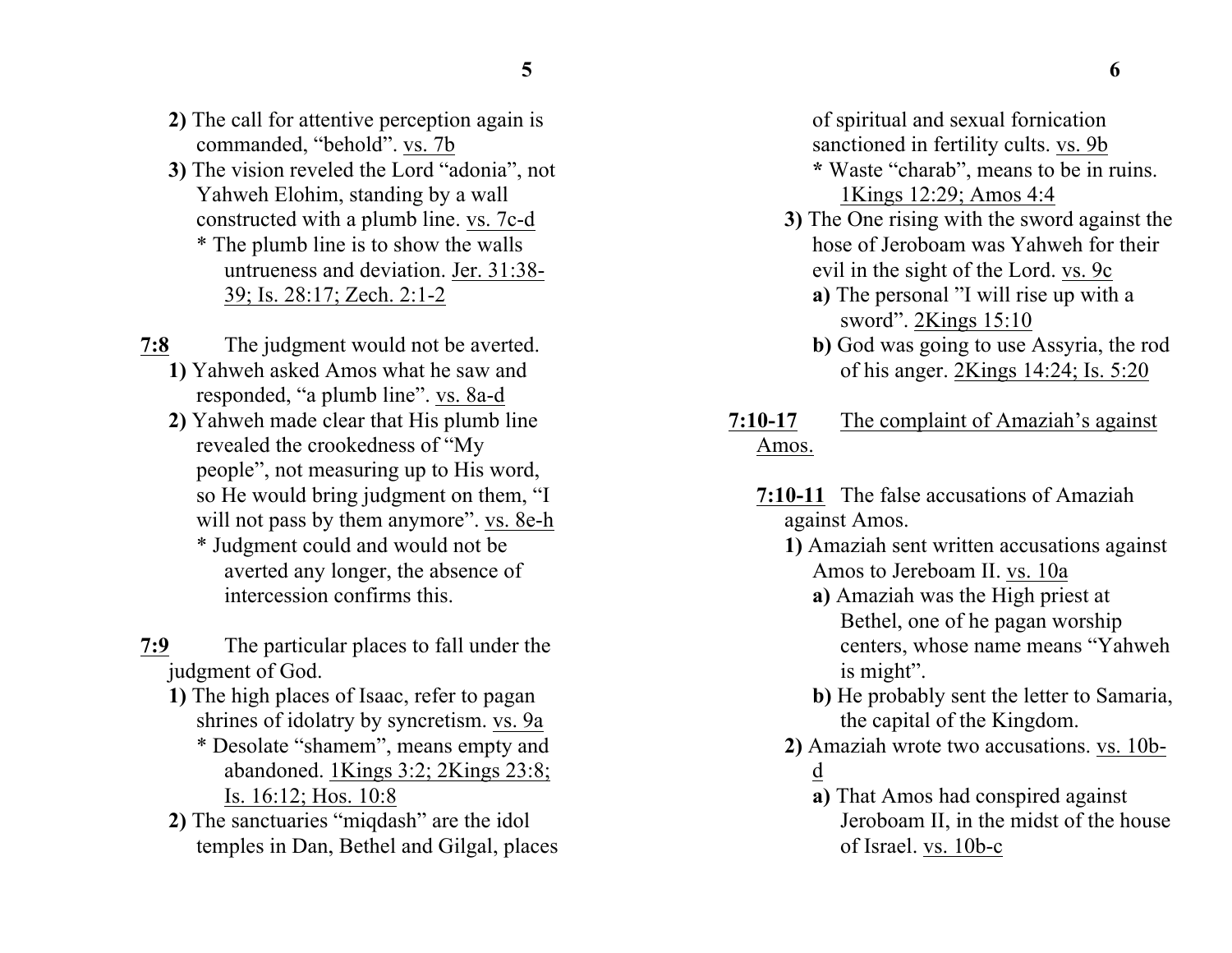- \* There is no evidence Amos was attempting to stir up a revolution to overthrow Jeroboam.
- **b)** That the land was not able to bear with the prophetic words of Amos. vs. 10d
	- \* The people of the Northern Kingdom were bothered by the prophetic words of judgment.
- **3)** The word of Amos a mixture of lies and truth. vs. 11
	- **a)** Amos was falsely accused of declaring Jeroboam would "die by the sword". vs. 11a-b
		- **1)** Some say this is not a lie, but Amaziah's implied conclusion in view of taken captive.by Amaziah,
		- **2)** The problem is that Amaziah is quoting Amos.
		- **3) The** unbeliever or apostate will always slander the believer.
	- **b)** Amos had declared that Israel would certainly be led away captive from the land. vs. 11c
		- **a**) Assyria brought this to pass in 722 B.C.
		- **b)** The captivity and resettlement of Samaria is recorded. 2Kings 17:1- 41
- **7:12-13** The caustic words of Amaziah to Amos.
- **1)** Amaziah commanded Amos to leave the Northern Kingdom: "Go, you seer! Flee to the land of Judah. There eat bread, And there prophesy." vs. 12
	- **a)** Amaziah insinuated Amos was a professional and a hireling and should return to Judah to prophesy there.
	- **b)** A seer was another word for a prophet able to see future things by God, as Samuel and others. 1Sam. 9:9
- **2)** Amaziah commanded Amos to stop prophesying. vs. 13
	- **a)** Bethel "house of God" was the worship center set up by Jeroboam I, turned into the "house of wickedness". 1Kings 12:28
	- **b)** Bethel was the kings sanctuary "migdash" temple or tabernacle.
	- **c)** Bethel was the royal residence "mamlakah", the kings realm, sovereign dominion, representing his authority, speaking against Bethel was speaking against Jeroboam II.
- **7:14-17** The response of Amos to Amaziah
- **7:14** The prophet Amos authenticates his true profession.
	- **1)** He was no prophet or son of a prophet before this time. vs. 14a-c \* 1Kings 20:35; 2Kings 2:5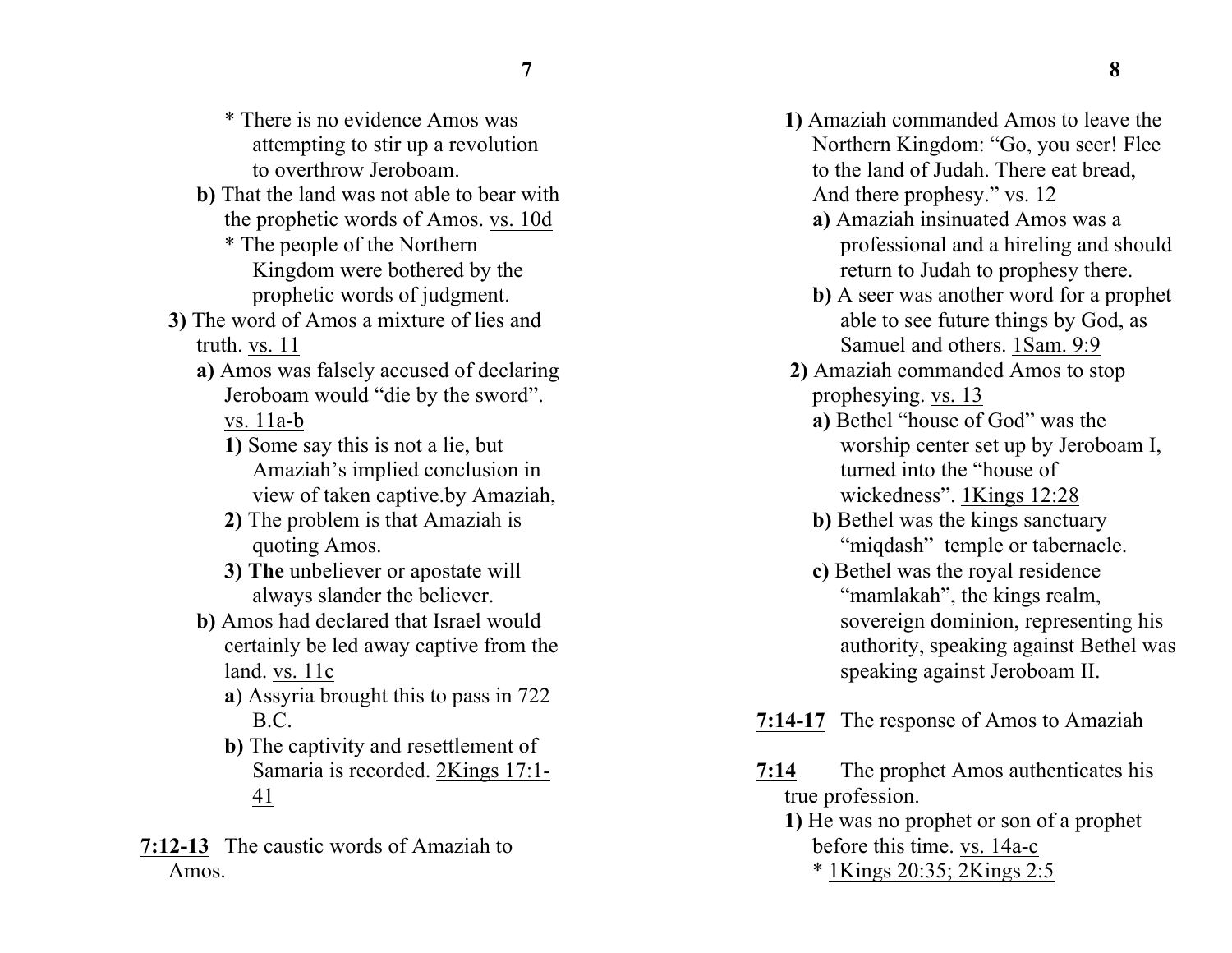- **2)** He was from no line of prophets nor had any technical training in the schools of the prophets. vs. 14d
- **3)** He was a sheepbreeder "bowker" herdsman and a tender "balac" of sycamore fruit picker and gatherer. vs. 14e
- **7:15** The prophet Amos revealed the time of his call to be a prophet.
	- **1)** His call came as he was working "following the flock". vs. 15a
	- **2)** The Lord sent Amos to the North to prophesy to Israel. vs. 15b-c \* There are about 23 prophets name in
		- Scripture, beside others, sent by God.
- **7:16-17** The words of Amos of judgment against Amaziah.
	- **1)** These were not the words of Amos in anger or vengeance, but the words of God. vs. 16
		- **a)** He identifies the source, as an imperative command, "Now therefore, hear the word of the LORD." vs. 16a-b
		- **b**) God quotes back the words of Amaziah to him, "You say, 'Do not prophesy against Israel, And do not spout against the house of Isaac." vs. 16b-c
- **\*** Spout literally means, "do not drip" that his words of prophecy were irritating, a nonsense.
- **2)** The words of judgment would include the family of Amaziah.
	- **a)** Amaziah's wife would become a harlot when the city is taken through being violated and made a prostitute. vs. 17a-b
	- **b**) Amaziah's sons and daughters would die by the sword. vs. 17c
		- **\*** Both his wife and children had to have been guilt by participation, otherwise God would be unjust. Ezk. 18
	- **c)** The land shall be divided to others. vs. 17d
	- **d)** Amaziah would die in a defiled land. vs. 17e
	- **e)** Israel would go in to captivity. vs. 17f

## **8:1-14 The vision of summer fruit.**

- **8:1-3** The vision revealed to Amos.
- **8:1** The fourth vision**.**
	- **1)** The prophetic formula is as the first two visions, indicating the divine source. vs. 1a; Amos 7:1, 4
	- **2)** The same exclamatory phrase appears, "Behold" "ra' ah" an expression of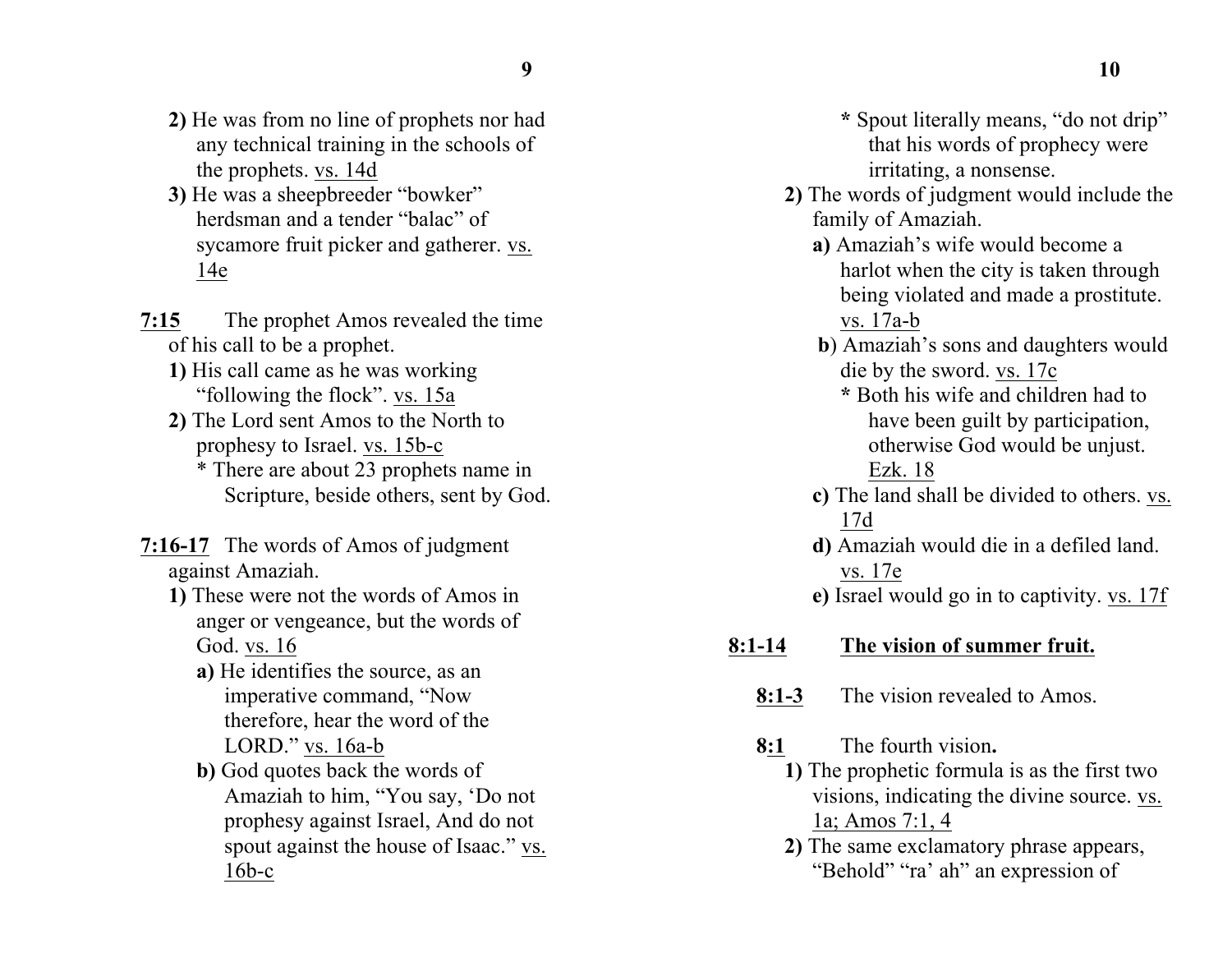calling one to observe with attentive perception, to gaze. vs. 1b

- **3)** The vision was of summer fruit, which indicates ripened fruit, the nation was ripe for judgment. vs. 1c
- **8:2** The question to Amos.
	- **1)** God asked Amos what he saw, a basket of summer fruit he said. vs. 2a-d
	- **2)** God declared the end had come on His people, He would pass by them no more. vs. 2e-g
		- \* There is a pun in Hebrew between the words "summer" and "end", season is over and Israel is ripe for judgment,, it was certain "I will not pass by them anymore."
- **8:3** The horrible consequences of the judgment.
	- **1)** The songs of their pagan temple will be turned into wailing in that day," Says the Lord GOD. vs. 3a-b
		- \* The songs God refused to hear. Amos 6:5
	- **2)** There would be many corpses cast to the ground, all being solemnly quite. vs. 3c-d
- **8:4-14** The impending judgment of Israel.
- **8:4-6** The corrupt leaders are addressed by God.
	- **1)** God commands the evil leader that were swallowing up the needy and causing the poor to fail "shabath", meaning to desist or destroy by confiscating their property and oppressing them, to hear His words to them. vs. 4
	- **2)** God quotes their arrogant words about their corrupt financial gain, "saying". vs. 5-6
		- **a)** They could not wait till the feast day was over to make money, "When will the New Moon be past, That we may sell grain?" vs. 5b
			- **\*** All trade was suspended on the first day of the month.
		- **b)** They could not wait for the Sabbath to pass, "And the Sabbath, That we may trade wheat?" vs. 5c
			- \* They hated to loose a day of making money. Neh. 10:31; 13:15-22
		- **c)** They were being dishonest with false weights, "Making the ephah small and the shekel large, Falsifying the scales by deceit." vs. 5d-e
			- \* This was prohibited in the Law. Lev. 19:36; Ja. 5:1-6
		- **d)** They foreclose on the debts of the poor and needy having to sell themselves into slavery, even for the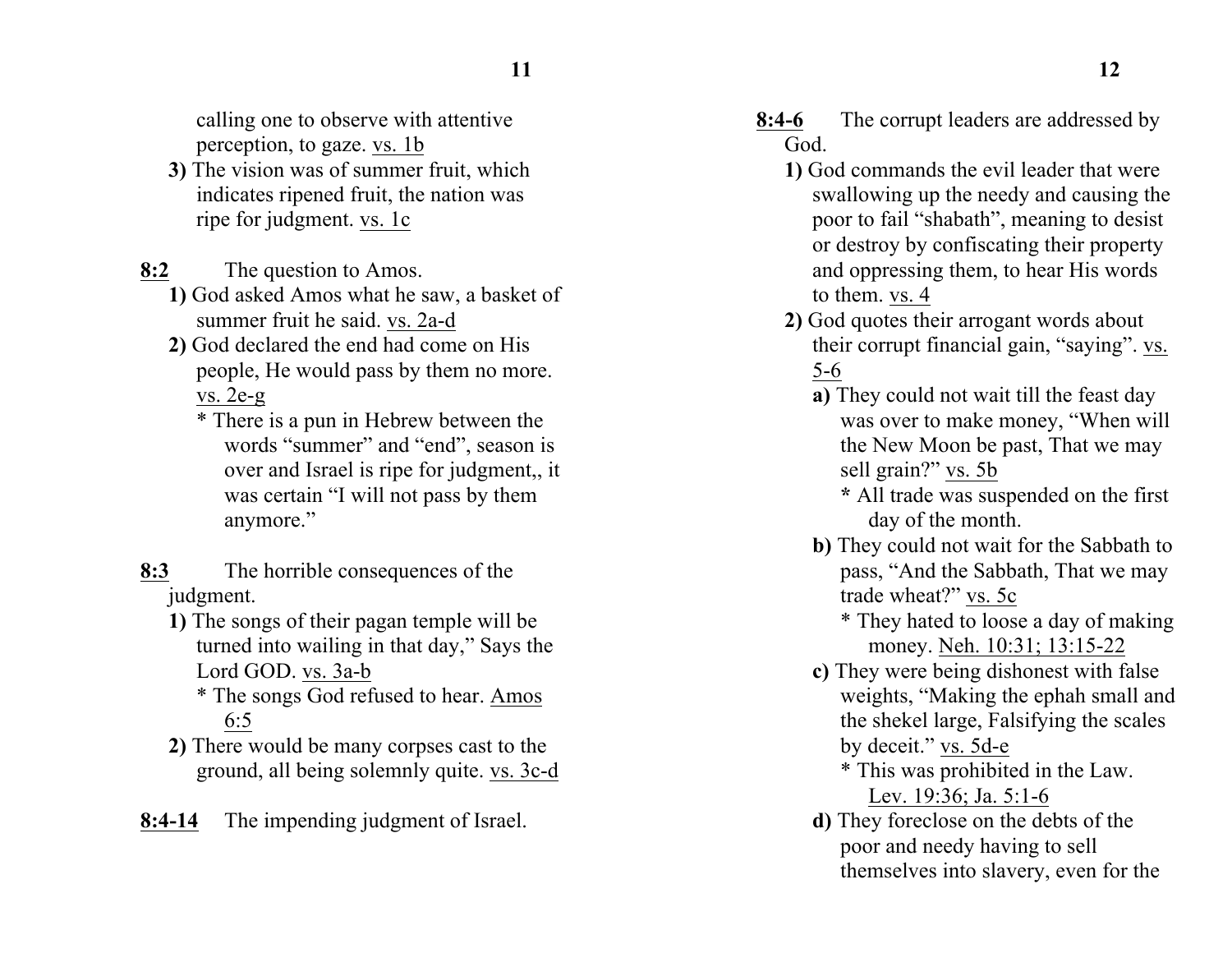smallest of debt, "That we may buy the poor for silver, And the needy for a pair of sandals." vs. 6a-b **\*** Lev. 25:39; Deut. 15:12

- **e)** "Even sell the bad wheat?" vs. 6c
- **8:7-10** The promise of God to punish the evil leaders.
	- **1)** Yahweh sworn by the very pride of Jacob that He would never forget any of their sinful works. vs. 7
		- **a)** The pride "ga' own" of Jacob refers to the One Israel took pride in Yahweh, so God is taking an oath by Himself.
		- **b)** Yahweh swore by His holiness. Amos 4:2
		- **c)** Seeing there is nothing higher, He swore by Himself. Heb. 6:13
	- **2)** Yahweh asked will they not fall under My judgment by two rhetorical questions, "Shall the land not tremble for this, And everyone mourn who dwells in it?" Yes! vs. 8a-b
		- **a)** The word tremble "ragaz", means to cause to quake, be disquieted, perturbed.
		- **b)** This is taken by some as an earthquake, I believe the context is more with the horror and fear coming to their lives.
- **c)** It is a two-fold rhetorical question that demands only one answer to both, **YES!**
- **3)** The affirmation of their judgment is likened to that of the Nile River, "All of it shall swell like the River, Heave and subside Like the River of Egypt." vs. 8cd
	- **\*** The reference is to the overwhelming destruction at the flooding of the Nile that took place periodically.
- **4)** The prophet looks down the time of Jacob's trouble, "And it shall come to pass in "**that day"**, says the Lord GOD, "That I will make the sun go down at noon, And I will darken the earth in broad daylight." vs. 9
	- **\*** God will do this during the time of God's wrath in the tribulation affecting nature, as well as the moon and stars, not an eclipse. Amos 2:16; 5:18-20; 9:11
- **5)** Amos returns to the present judgment of God that would bring great sorrow upon Israel, though it also applies long-term of the tribulation. vs. 10
	- **a)** Sounds of wailing, "I will turn your feasts into mourning, And all your songs into lamentation." vs. 10a-b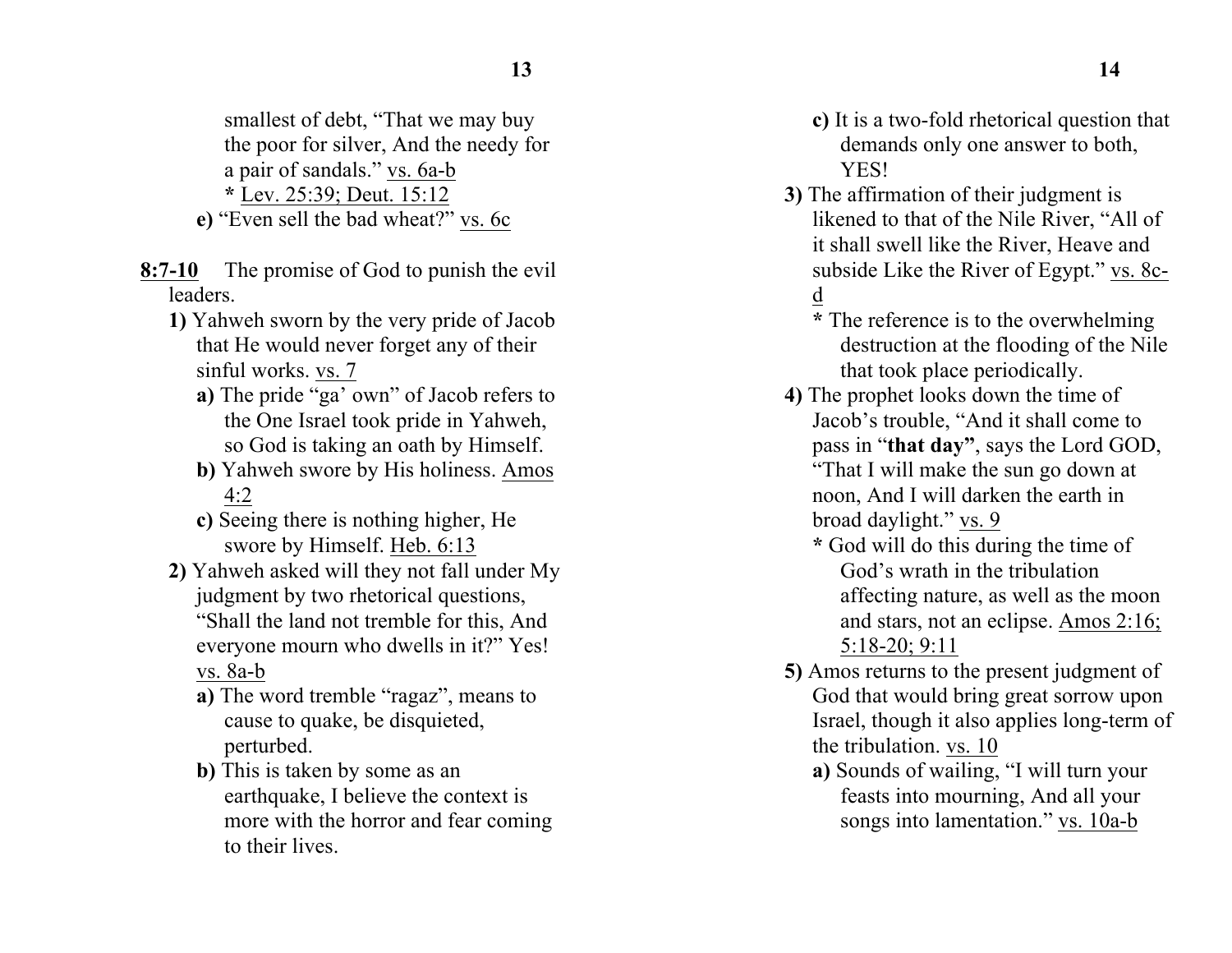- **b)** Expressions of grief, "I will bring sackcloth on every waist, And baldness on every head." vs. 10c-d
- **c)** A sense of hopelessness of no posterity, "I will make it like mourning for an only *son*, And its end like a bitter day." vs. 10e-f \* Each judgment becoming more severe!
- **8:11-14** The removal of the word of God from their ears.
- **8:11-12** The removal of the word of God from their ears.
	- **1)** Because they rejected the word of God and corrupted it, no prophets would be sent to them, "Behold, the days are coming," says the Lord GOD, "That I will send a famine on the land, Not a famine of bread, Nor a thirst for water, But of hearing the words of the LORD." vs. 11
		- **a)** They would have no revelation, but be groping in the dark, hopeless.
		- **b)** A famine and draught of the word is more sever, than bread and water!
	- **2)** The outcome of the famine of the word, "They shall wander from sea to sea, And from north to east; They shall run to and

fro, seeking the word of the LORD, But shall not find *it*." vs. 12

- **a)** The idea is all over their land and would not find the word of God.
- **b)** God would be silent towards them and leave them to themselves.
- **c)** There would come 400 years of silence between the Old and New Testament.
- **d)** The rejection of God's word ultimately will results in being given over to a lie. 2Thess. 2:10-11
- **8:13-14** The consequences of the famine of the word.
	- **1)** The phrase has a two-fold fulfillment, "In that day". vs. 13
		- **a)** Short-term the day of Amos.
		- **b)** Long-term the tribulation "In that day". Amos 5:18-20; 8:9-10, 11
	- **2)** Human strength will not be enough, "the fair virgins And strong young men Shall faint from thirst." vs. 13
	- **3)** Those who trusted in their idolatrous apostasy will go into captivity. vs. 14
		- **a)** The people who making oaths by the golden calf of Bethel and Dan, "Those who swear by the sin of Samaria, Who say, 'As your god lives, O Dan!" vs. 14a-d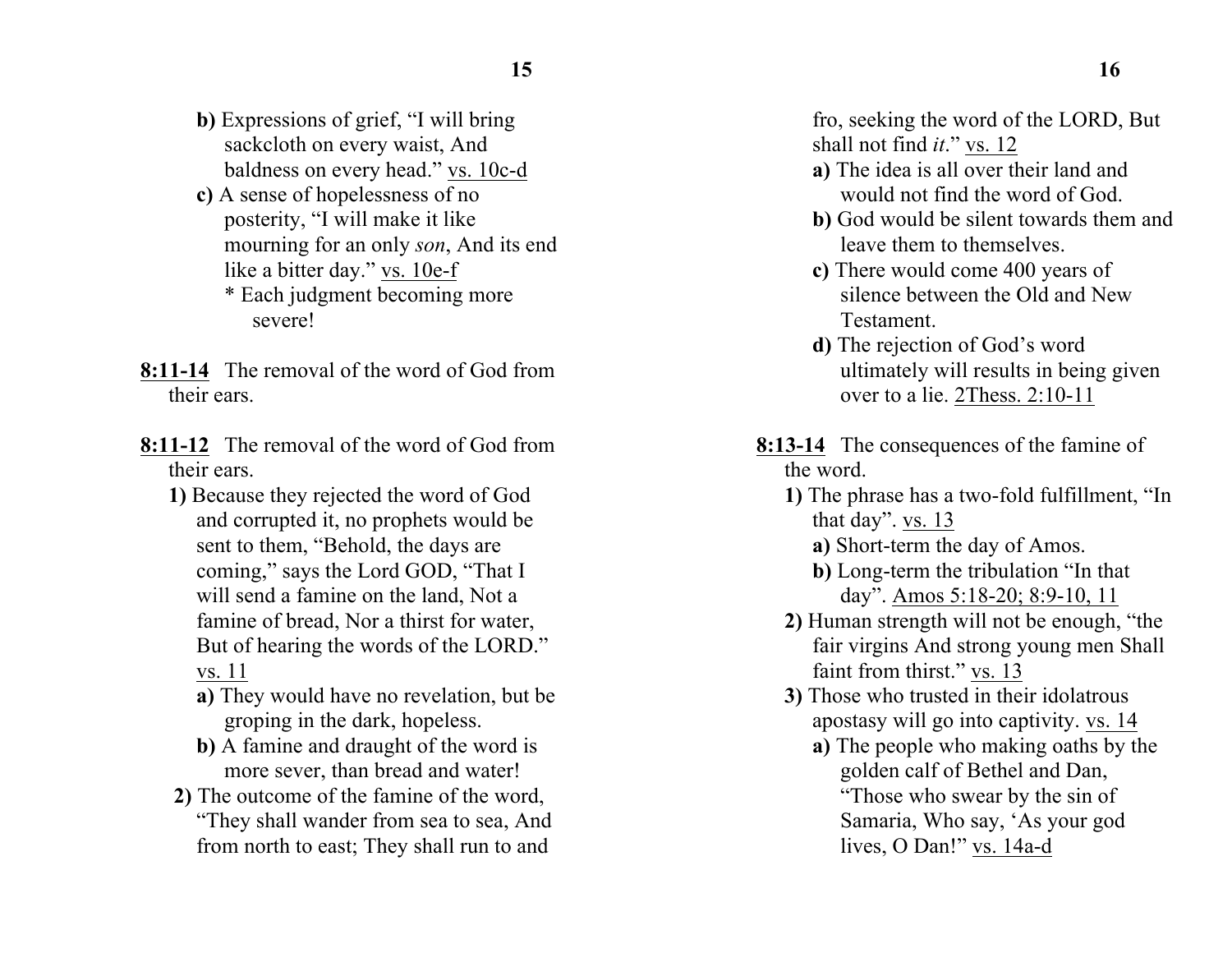- **b)** Also in Beersheba in the south, 'As the way of Beersheba lives!' They shall fall and never rise again." vs. 14e-f; 5:5
	- \* In 722 B.C Shalmanesar captured Samaria and took 27,390 persons into exile.

### **9:1-15 The vision of Yahweh at the pagan altar judging Israel.**

- **9:1-10** The judgment on idolatrous Israel.
- **9:1-4** The judgment of God would be total and complete.
	- **1)** Amos saw God standing giving the imperative command to destroy the pagan temple possibly at Bethel, falling upon their heads. vs. 1a-e
		- **a)** The doorposts "kaphtor" indicates the capital of the pillars supporting the roof, collapsing the temple on them, shaking the thresholds of the entrance, so none escape.
		- **b)** The same word is found for the origin of the Philistines. vs. 7
	- **2)** God would kill the remainder by the sword, if some did escape, none would escape or be delivered. vs. 1f-h
		- \* The personal pronoun "I" in reference to God appears six times from verse

1-4, God would be the One fighting and destroying Israel.

- **3)** God is their adversary and describes the thoroughness of His justice in judgment of those who apostatized by the hand of Assyria to search and find all, God being Omnipresent and Omnipotent. vs. 2-4
	- **a)** They could not hide in Sheol nor heaven, God would find them, "take them and bring them down". vs. 2
	- **b)** They would not be able to hide on top of Carmel in some cave nor the bottom of the sea, God would "search and take them and command the sea serpent to bite them". vs. 3
	- **c)** They would not be safe in captivity God would command the sword to kill them, His eyes on them being for "harm and not good". vs. 4
- **9:5-6** The Omnipotence of God is illustrated as able to carry out His judgments.
	- **\*** These verses are in rhythmic meter like a hymn
	- \* We have the Song of Moses and Deborah. Deut. 32:34; Judges 5:12
	- **1)** The identity of God is "The Lord GOD of hosts", the Captain of the armies of heave. vs. 5a
		- **a)** No one can defeat Him
		- **b)** No one can survive before Him.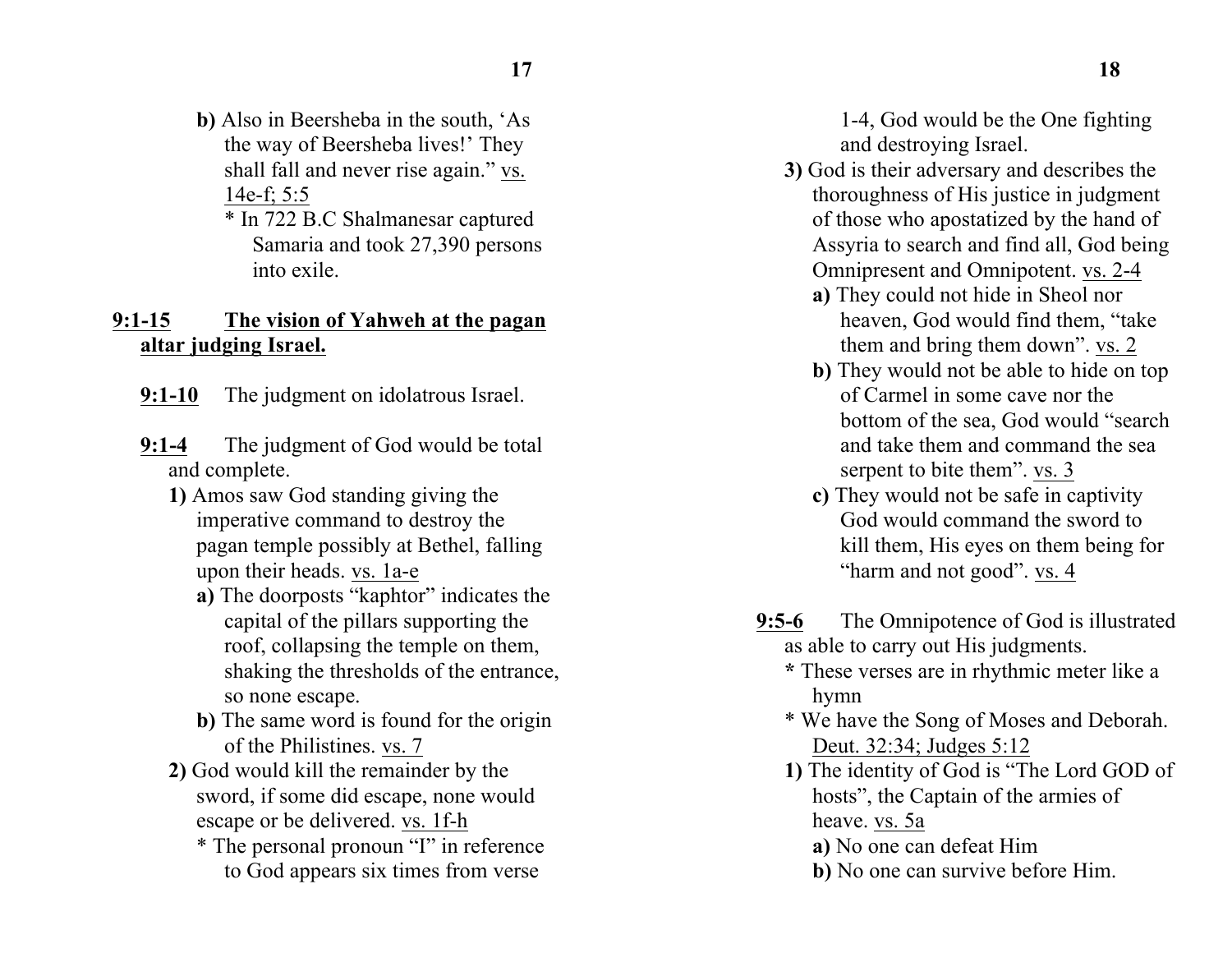**c)** No human army can oppose Him.

- **2)** Yahweh is able to melt the earth, bring mourning to man, execute His judgment to the end, like a River of Egypt that swells and recedes. vs. 5b
- **3)** Yahweh who created and sustains His creation. vs. 6
	- **a)** He builds His layers in the sky, has founded His strata in the earth and brings rain calling the waters of the sea to water the earth. vs. 6a-d **\*** Creator and sustainer**.** Amos 5:8
	- **b)** His name is Yahweh. vs. 6e
	- c) This is the third doxology in Amos. Amos 4:13; 5:8-9
- **9:7-10** The people of Israel were no different than the heathen despite her privilege.
	- **1)** The three rhetorical questions asked by their covenant God Yahweh revealed the presumed entitlement pride of Israel about her election that had come to their own mind by having only one right answer, YES! vs. 7
		- **a)** They were like the people of Ethiopia, Philistines or Syrians to God, sinful. vs. 7a-c
		- **b)** God was sovereign in control of the nation, directing Israel from Egypt, the Philistines from Caphtor and the Syrians from Kir. vs. 7d-f
- **2)** Yahweh said "yes" He was observing the deeds of the "sinful kingdom" Israel and would be judged by death and captivity, but not completely destroy it. vs. 8
	- \* The exclamation "behold" means pay attention and understand the Omniscience of God, nothing escapes Him!
- **3)** Yahweh would command the scatter of His people in His judgment. vs. 9
	- **a)** He certainly would sift the house of Israel among all nations, the remnant. vs. 9a-b
	- **b)** He illustrated it vivid mar the certainly of the remnant, "As *grain* is sifted in a sieve; Yet not the smallest grain shall fall to the ground." vs. 9c-d
		- **1))** Separation is the idea in the sifting of the evil from the remnant.
		- **2))** The smallest grain of evil would not pass through the sifter, only the remnant to be scattered. 722, 586 B.C.
- **4)** Yahweh make perfectly clear the guilty would perish. vs. 10
	- **a)** All the sinners of My people shall die by the sword." vs. 10a
	- **b**) He quotes their pompous words, "Who say, 'The calamity shall not overtake nor confront us." vs. 10b-c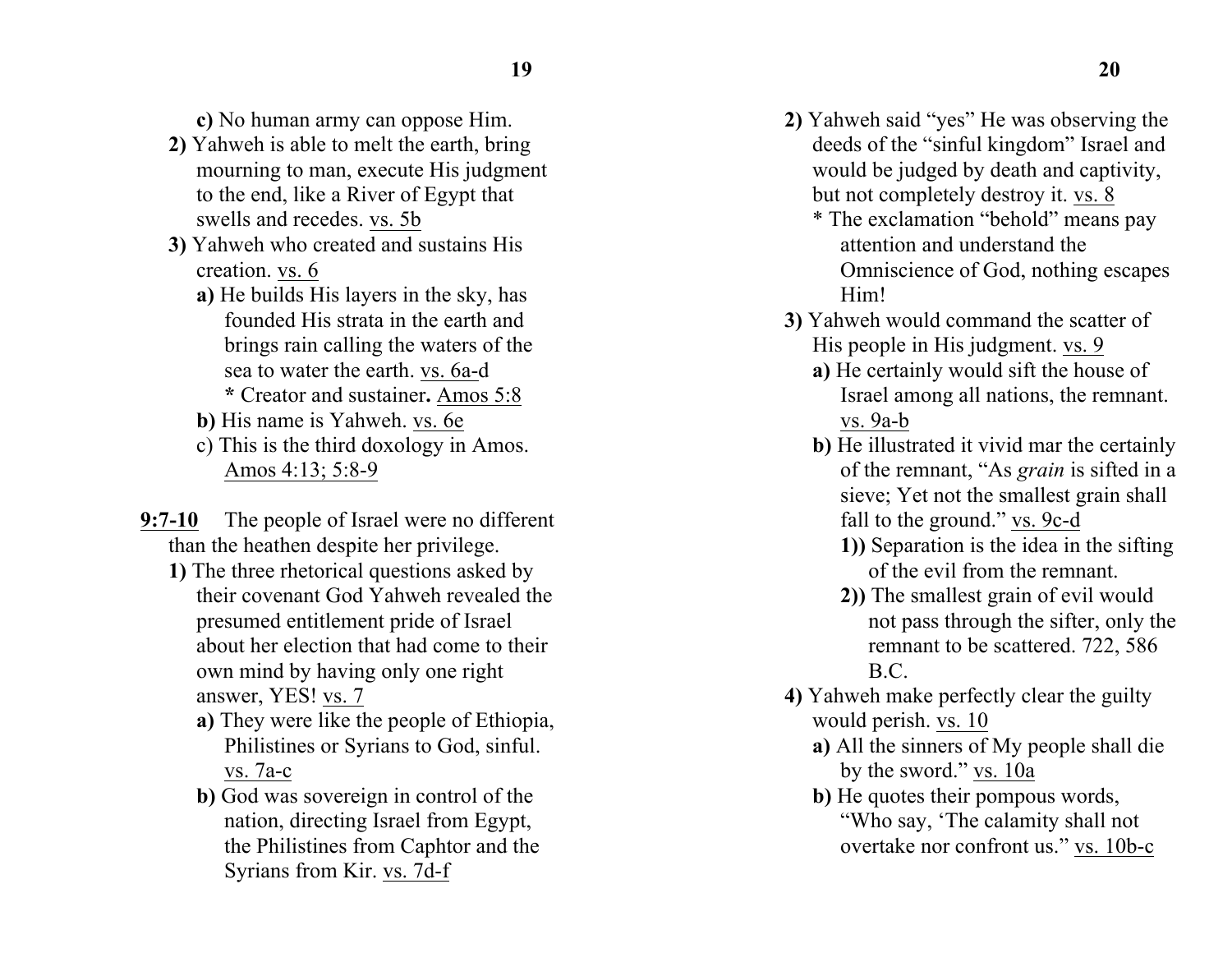### **9:11-15 The restoration of Israel.**

- **9:11-12** The Second Coming of Jesus to the earth.
	- **1)** "On that day", a key phase for the "Day of the Lord", at the Second Coming to set up the Millennial Kingdom when God will rebuild the Tabernacle of David that has fallen down and rebuild it again. vs. 11
		- **a)** This was confirmed by James quoting this passage in the First Church Council. Acts 15:16-18; 2Sam. 7:12- 13; Is. 9:6-7; Jer. 31:15, 17; Hos. 3:4- 5
		- **b)** Israel has been cut off, but in the last seven years of tribulation God will once again deal with Israel. Dan. 9:27: Rev. 12:6
		- **c)** Replacement theology is unscriptural, that the church has replaced the nation of Israel, the church is not spiritual Israel! Rom 9-11; Gen. 12:3
		- **d)** Israel is the wife of Yahweh put away by divorce for her spiritual adultery, the church is a virgin looking for a wedding.
		- **e)** God is choosing a bride for Himself, the church, Jew and Gentile, one in Christ.
- **f)** Israel became a nation on May 14, 1948 for 3rd time.
- **g)** In June of 1967 in the six day war, Jerusalem was taken and the temple mount.
- **2)** The purpose and plan of God is declared, that Israel rule and reign on the earth in the Millennium. vs. 12
	- **a)** The Gentiles will serve the Jews,

"That they may possess the remnant of Edom, the perennial enemies of Israel, as well as all the Gentiles who are called by My name." vs. 12a-b

- \* Ex. 15:15; Num. 20; Judges 11:17- 18; 1Sam. 14:47
- **b)** The One predicting it is Yahweh, "Says the LORD who does this thing." vs. 12c
- **9:13-15** The blessings on the land and the Jewish people.
	- **1)** The land, mountains and hills will blossom in abundance of fruit. vs. 13
		- **a)** Once again the word behold, an exclamation of taking note and belief in what God would do in the last days.
		- **b)** The blessing are according to the restoration, the harvest will yield fast. Lev. 26; Deut. 28:1-14
	- **2)** The Jews will re-gather the remnant Petra and the world to the land and they will